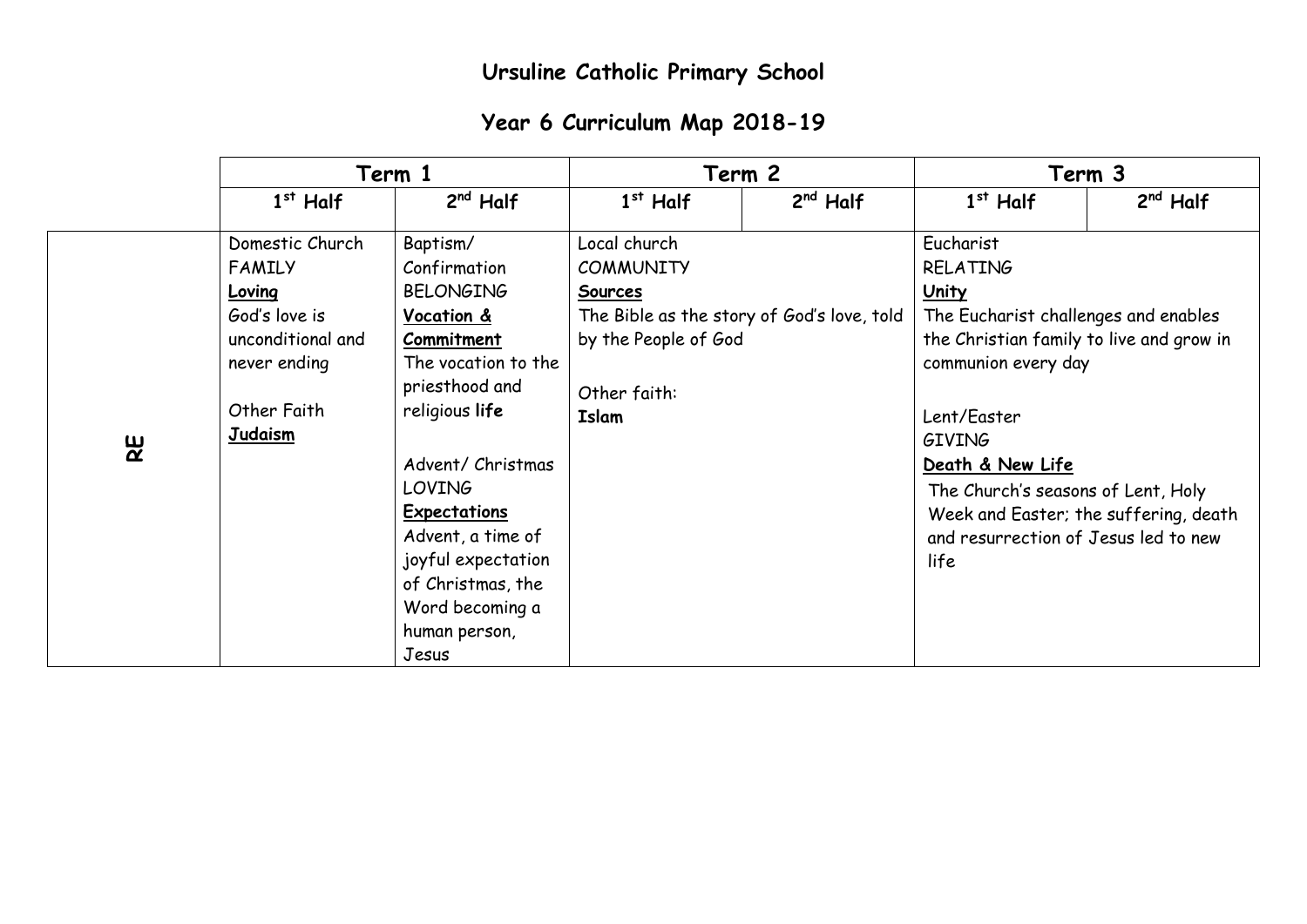### **Come & See Liverpool Archdiocesan Aims**

**Loving** Some children will be able to make links between their beliefs about love, their behaviour and how it affects others and be able to compare their own and other people's ideas about questions of unconditional love. They will be able to make links between the story of the prodigal son and the Christian's belief in God's forgiveness and give reasons for a Christian's love and care. Some children will be able to show how beliefs and values affect our love and care of one another and be able to describe and show understanding of the scripture, beliefs, feelings and experience of God's unconditional love and make links between them. They will be able to show understanding of how religious belief in God's unconditional love shapes life and be able to engage with and respond to questions about loving in the light of religious teaching.

#### **Vocation & Commitment Sources**

Some children will be able to **make links** to show how feelings and beliefs affect behaviour in relation to

commitment. Some children will be able, using a **developing religious vocabulary**, to give reasons for the signs and symbols used in the Sacrament of Holy Orders. Some children will be able to give **reasons** why Christians fulfil their baptismal promises by answering God's call through their chosen vocation in various ways, including the religious life. Some children will be able to **compare** their own and other people's ideas concerning the questions raised about what it means to be committed and why some people are very committed to service of others and to realise that these questions are often difficult to answer. Some children will be able to **show understanding** of how their own and others' commitment to service and care of others are influenced by beliefs and values. Some children will be able

to use religious terms to **show understanding** of prayers of consecration and vows made at ordination and profession. Some children will be able to **show understanding** of how religious belief shapes the lives of Christians in a variety of ways through their chosen vocation.

Most children will be able to **compare** their own and other people's ideas about how books enrich our lives and take us beyond ourselves and realise these questions are difficult to answer and **make links**  between Scripture and Christian beliefs. They will be able to **give reasons** for when and how Christians use the Bible

Some children will be able to **show how** their own and others' decisions are informed by beliefs and values which may be influenced by what they have read and be able to describe and **show understanding** of the Bible, the beliefs, ideas, feelings and experiences of the Christian and make links between them.

They will be able to **show understanding** of how the Bible shapes the lives of Christians and **engage** with the question 'What is God like?' or 'What is Jesus like?' in the light of religious teaching.

Some children will be able to **identify and explain** how distinctive religious beliefs are inspired by the Bible and will be able to **identify similarities and differences**  between people's responses to the story of God's love for his people because of their beliefs.

They will be able to **demonstrate** how the belief that the Bible is the inspired Word of God for his people gives some explanation of the meaning and purpose of human life

### **Unity**

Most children will be able to **make links** to show how feelings and beliefs about what makes and breaks friendship and unity affects their behaviour and that of others and be able to **compare** their own and other people's ideas about questions concerning friendship, which are difficult to answer.

They will be able to **make links** between Scripture and the Eucharist and use a developing **religious vocabulary**  to give reasons for the action and symbols of the Communion rite. They will be able to give **reasons** why Christians gather together in 'communion' and receive 'Holy Communion'.

Some children will be able to **show how** their own and others' decisions about friendships are informed by beliefs and values and be able to **show understanding** of the links between a range of Scripture texts and some parts of the Mass which express communion with Jesus and the feelings that communion with others brings. They will be able to **use religious terms** to show an understanding of different aspects of the Eucharist and **show understanding** of how belief in the uniting presence of Jesus Christ in Holy Communion shapes the lives of Christians.

Some children will be able to **explain** what beliefs and values inspire and influence them and others about how friendships may be nourished, spoilt and mended and be able to **identify** scripture passages and parts of the Eucharistic Liturgy which **explain** Catholic belief in the presence of Christ in the Eucharist.

#### **Death & New Life**

Most children will be able to **make links** to show how feelings and beliefs about loss and death affect their behaviour and that of others and be able to **compare**  their own and other people's ideas about questions concerning loss and death, which are difficult to answer. They will be able to **make links** between scripture and belief in the Resurrection of Jesus and be able to use a **developing vocabulary** to give reasons for religious actions and symbols connected with Lent, Holy Week and the Sacred Paschal Triduum. Children will be able to give **reasons** for certain actions by believers during Lent.

Some children will be able to **show how** their own and others' decisions concerning the effects of death and loss are informed by beliefs and values and will be able to **describe and show understanding** of religious sources, beliefs, ideas, feelings and experiences, connected with Lent, Friday of the Passion of the Lord;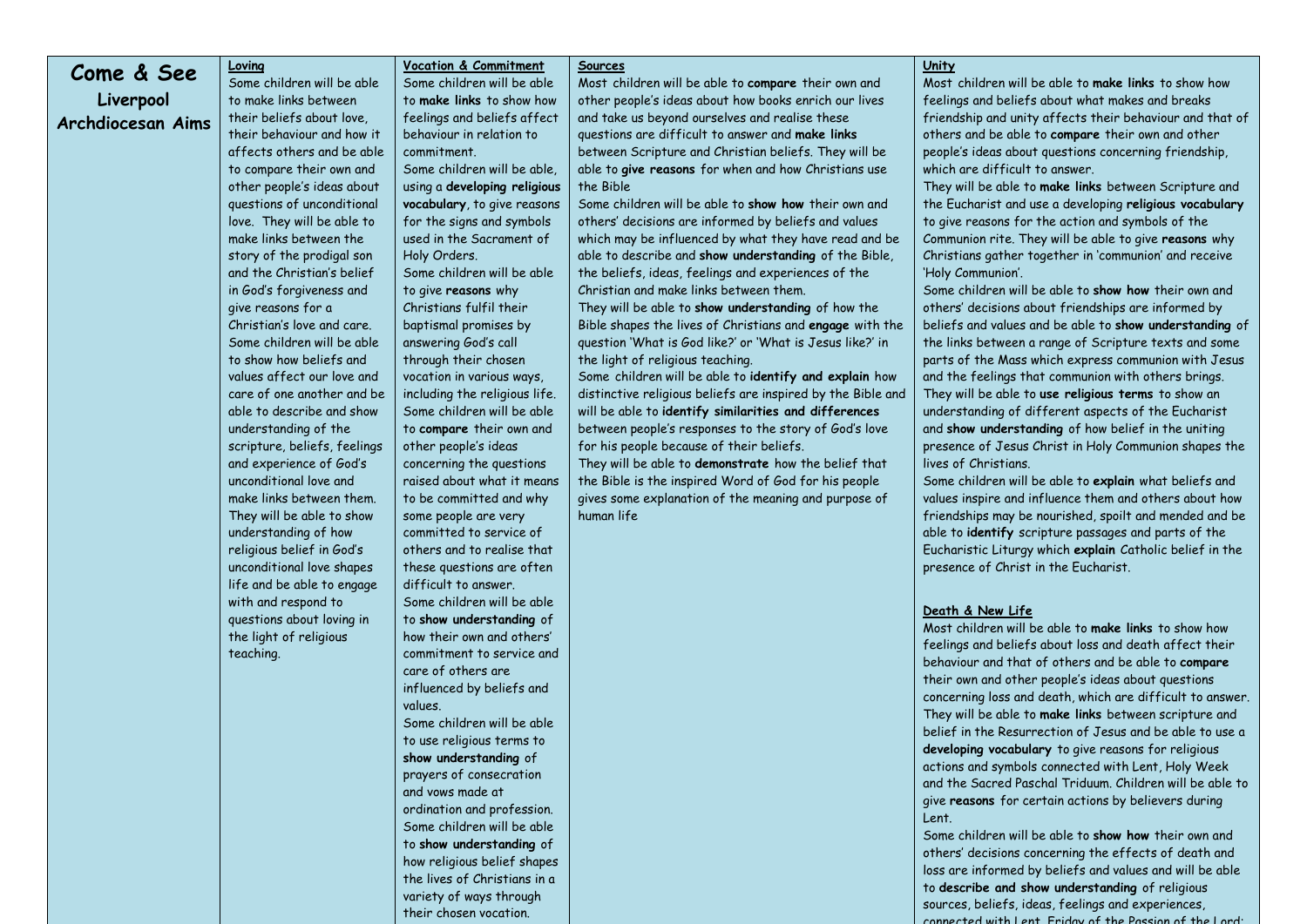| Science           | Living Things &<br>Habitats.                                                                                                                                                                                                                                                                                                                                                                                                                                                                                                                                                                                                                            | Animals & Humans                                                                                                                                                                                                                                                                                                                                                                                                                                                                                                       | Light/Electricity                                                                                                                                                                                                                                                                                                                                                                                                                                                                                                                                                                                                                                                                                                                                                                                                                                                                        | Evolution & Inheritance                                                                                                                                                                                                                                                                                                                                                                                                                                        |
|-------------------|---------------------------------------------------------------------------------------------------------------------------------------------------------------------------------------------------------------------------------------------------------------------------------------------------------------------------------------------------------------------------------------------------------------------------------------------------------------------------------------------------------------------------------------------------------------------------------------------------------------------------------------------------------|------------------------------------------------------------------------------------------------------------------------------------------------------------------------------------------------------------------------------------------------------------------------------------------------------------------------------------------------------------------------------------------------------------------------------------------------------------------------------------------------------------------------|------------------------------------------------------------------------------------------------------------------------------------------------------------------------------------------------------------------------------------------------------------------------------------------------------------------------------------------------------------------------------------------------------------------------------------------------------------------------------------------------------------------------------------------------------------------------------------------------------------------------------------------------------------------------------------------------------------------------------------------------------------------------------------------------------------------------------------------------------------------------------------------|----------------------------------------------------------------------------------------------------------------------------------------------------------------------------------------------------------------------------------------------------------------------------------------------------------------------------------------------------------------------------------------------------------------------------------------------------------------|
| <b>NC</b><br>Aims | I can classify living<br>things into broad<br>groups according to<br>observable<br>characteristics and<br>based on similarities<br>& differences.<br>I can describe how<br>living things have<br>been classified.<br>I can give reasons<br>for classifying plants<br>and animals in a<br>specific way.<br><b>Working</b><br>scientifically<br>I can plan different<br>types of scientific<br>enquiry. I can control<br>variables in an<br>enquiry.<br>I can report findings<br>from enquiries in a<br>range of ways.<br>I can explain a<br>conclusion from an<br>enquiry.<br>I can read, spell and<br>pronounce scientific<br>vocabulary<br>accurately. | I can identify and<br>name the main parts<br>of the human<br>circulatory system.<br>I can describe the<br>function of the<br>heart, blood vessels<br>and blood.<br>I can discuss the<br>impact of diet,<br>exercise, drugs and<br>life style on health.<br>I can describe the<br>ways in which<br>nutrients and water<br>are transported in<br>animals, including<br>humans.<br>Working<br>scientifically<br>I can plan different<br>types of scientific<br>enquiry.<br>I can record data and<br>results appropriately | Light<br>I can explain how light travels.<br>I can explain and demonstrate how we see<br>objects.<br>I can explain why shadows have the same<br>shape as the object that casts them.<br>I can explain how simple optical instruments<br>work, e.g. periscope, telescope, binoculars,<br>mirror, magnifying glass etc.<br>Electricity<br>I can explain how the number and voltage of<br>cells in a circuit links to the brightness of a<br>lamp or the volume of a buzzer.<br>I can compare and give reasons for why<br>components work and do not work in a<br>circuit.<br>I can draw circuit diagrams using the<br>correct symbols.<br><b>Working scientifically</b><br>I can explain causal relationships in an<br>enquiry.<br>I can relate the outcome from an enquiry to<br>scientific knowledge in order to state<br>whether evidence supports or refutes an<br>argument or theory. | I can describe how the earth and living<br>things have changed over time.<br>I can explain how fossils can be used to find<br>out about the past.<br>I can explain about reproduction and<br>offspring (recognising that offspring<br>normally vary and are not identical to their<br>parents).<br>I can explain how animals and plants are<br>adapted to suit their environment.<br>I can link adaptation over time to evolution.<br>I can explain evolution. |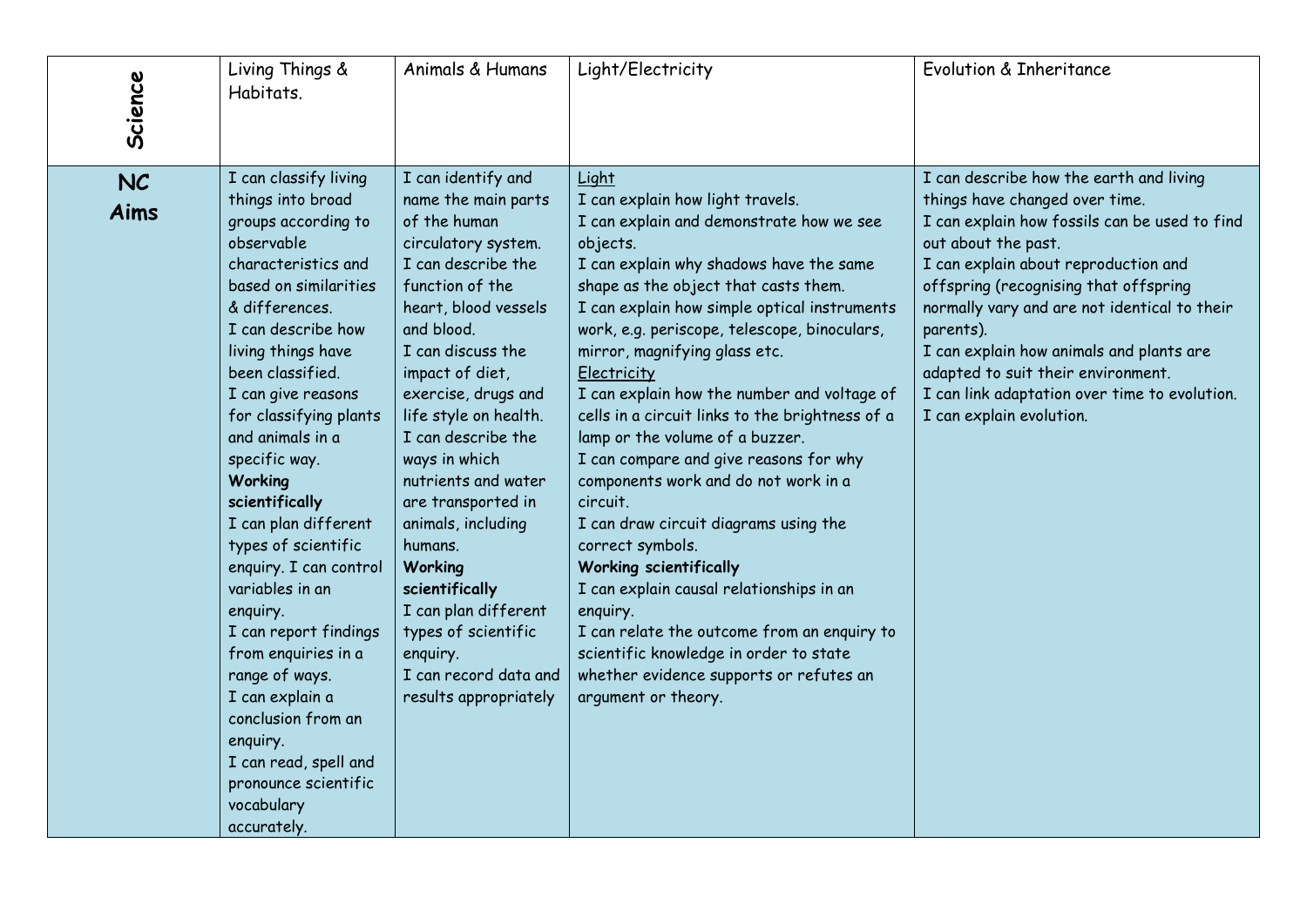| History           | Anne Frank<br>Exhibition                                                                                                                                                                                                                                                                                            | Victorian Childhood                                                                                                                                                                                                                                                                                                                                                                                                                                                                                                                                                                                                                                           |  | A History of Liverpool                                                                                                                                                                                                                                                                                                                                                                                                                                                                                                                                                                                                                                                                                                                                                                                                |
|-------------------|---------------------------------------------------------------------------------------------------------------------------------------------------------------------------------------------------------------------------------------------------------------------------------------------------------------------|---------------------------------------------------------------------------------------------------------------------------------------------------------------------------------------------------------------------------------------------------------------------------------------------------------------------------------------------------------------------------------------------------------------------------------------------------------------------------------------------------------------------------------------------------------------------------------------------------------------------------------------------------------------|--|-----------------------------------------------------------------------------------------------------------------------------------------------------------------------------------------------------------------------------------------------------------------------------------------------------------------------------------------------------------------------------------------------------------------------------------------------------------------------------------------------------------------------------------------------------------------------------------------------------------------------------------------------------------------------------------------------------------------------------------------------------------------------------------------------------------------------|
| <b>NC</b><br>Aims | I can place features<br>of historical events<br>and people from the<br>past societies and<br>periods in a<br>chronological<br>framework.<br>I can summarise the<br>main events from a<br>period of history,<br>explaining the order<br>of events and what<br>happened.<br>I can identify and<br>explain propaganda. | I can place features<br>of historical events<br>and people from the<br>past societies and<br>periods in a<br>chronological<br>framework.<br>I can summarise the<br>main events from a<br>period of history,<br>explaining the order<br>of events and what<br>happened.<br>I can identify and<br>explain differences,<br>similarities and<br>changes between<br>different periods of<br>history.<br>I can describe a key<br>event from Britain's<br>past using a range of<br>evidence from<br>different sources.<br>I can describe the<br>features of historical<br>events and way of<br>life from periods I<br>have studied;<br>presenting to an<br>audience. |  | I can place features of historical events and<br>people from the past societies and periods in<br>a chronological framework.<br>I can summarise the main events from a<br>period of history, explaining the order of<br>events and what happened.<br>I can summarise how Britain has had a major<br>influence on the world.<br>I can summarise how Britain may have learnt<br>from other countries and civilizations<br>(historically and more recently).<br>I can identify and explain differences,<br>similarities and changes between different<br>periods of history.<br>I can describe a key event from Britain's<br>past using a range of evidence from<br>different sources.<br>I can describe the features of historical<br>events and way of life from periods I have<br>studied; presenting to an audience. |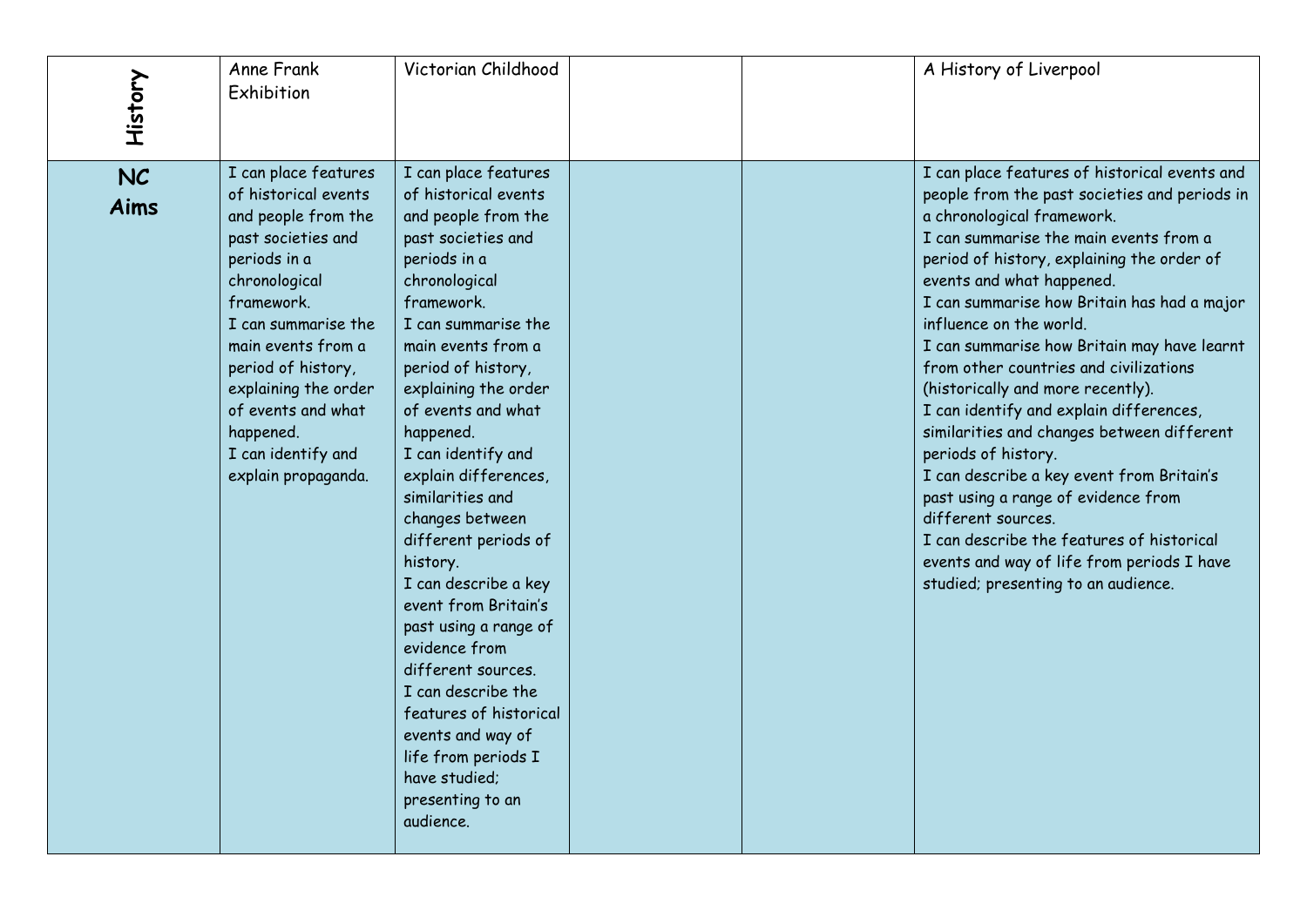| Geog                               |                                                                                                                                                                                                             |                                                                                                                                                | Volcanoes,<br>Earthquakes,<br>Natural Disasters                                                                                                                                   | Maps, ordnance<br>survey inc.<br>Latitude &<br>Longitude                                                                                                                                                                                                                                                                 | Natural resources - Trading and<br>Economics                                                                                                  |                                                                                                                                                 |
|------------------------------------|-------------------------------------------------------------------------------------------------------------------------------------------------------------------------------------------------------------|------------------------------------------------------------------------------------------------------------------------------------------------|-----------------------------------------------------------------------------------------------------------------------------------------------------------------------------------|--------------------------------------------------------------------------------------------------------------------------------------------------------------------------------------------------------------------------------------------------------------------------------------------------------------------------|-----------------------------------------------------------------------------------------------------------------------------------------------|-------------------------------------------------------------------------------------------------------------------------------------------------|
| <b>NC</b><br>Aims                  |                                                                                                                                                                                                             |                                                                                                                                                | I can describe how<br>volcanoes are<br>created.<br>I can locate and<br>name some of the<br>world's most famous<br>volcanoes.<br>I can describe how<br>earthquakes are<br>created. | I can use Ordnance<br>Survey symbols and<br>6 figure grid<br>references.<br>I can answer<br>questions by using a<br>map.<br>I can use maps,<br>aerial photographs,<br>plans and e-<br>resources to<br>describe what a<br>locality might be like.<br>I can use 6 grid<br>references<br>I can use 8 points of<br>a compass | countries.<br>countries.<br>and the UK.<br>I can explain the global supply chain.<br>I can explain how trading has changed<br>through history | I can explain the UK's trade links with other<br>I can explain the UK's trade links with other<br>I can explain trade links between El Salvador |
| Sex<br>Relationship &<br>Education | 'No outsiders in our school:<br>Teaching the Equality Act<br>in Primary Schools' by<br>Andrew Moffat<br>Dreams of Freedom<br>In Words and<br>Pictures - in<br>association with<br>Amnesty<br>International. | 'No outsiders in our school:<br>Teaching the Equality Act<br>in Primary Schools' by<br>Andrew Moffat<br>My Princess Bot by<br>Cheryl Kilodavis | 'No outsiders in our<br>school: Teaching the<br>Equality Act in Primary<br>Schools' by Andrew<br>Moffat<br>The Artist Who<br>Painted a Blue<br>Horse by Eric<br>Carle             | 'No outsiders in our<br>school: Teaching the<br>Equality Act in Primary<br>Schools' by Andrew<br>Moffat<br>The Whisperer by<br>Nick Butterworth                                                                                                                                                                          | 'No outsiders in our<br>school: Teaching the<br>Equality Act in Primary<br>Schools' by Andrew<br>Moffat<br>The Island by<br>Armin Greder      | N/A                                                                                                                                             |
| Aims                               | To recognise my<br>freedom                                                                                                                                                                                  | To promote diversity                                                                                                                           | To appreciate<br>artistic freedom                                                                                                                                                 | To stand up to<br>discrimination                                                                                                                                                                                                                                                                                         | To challenge the<br>causes of racism                                                                                                          |                                                                                                                                                 |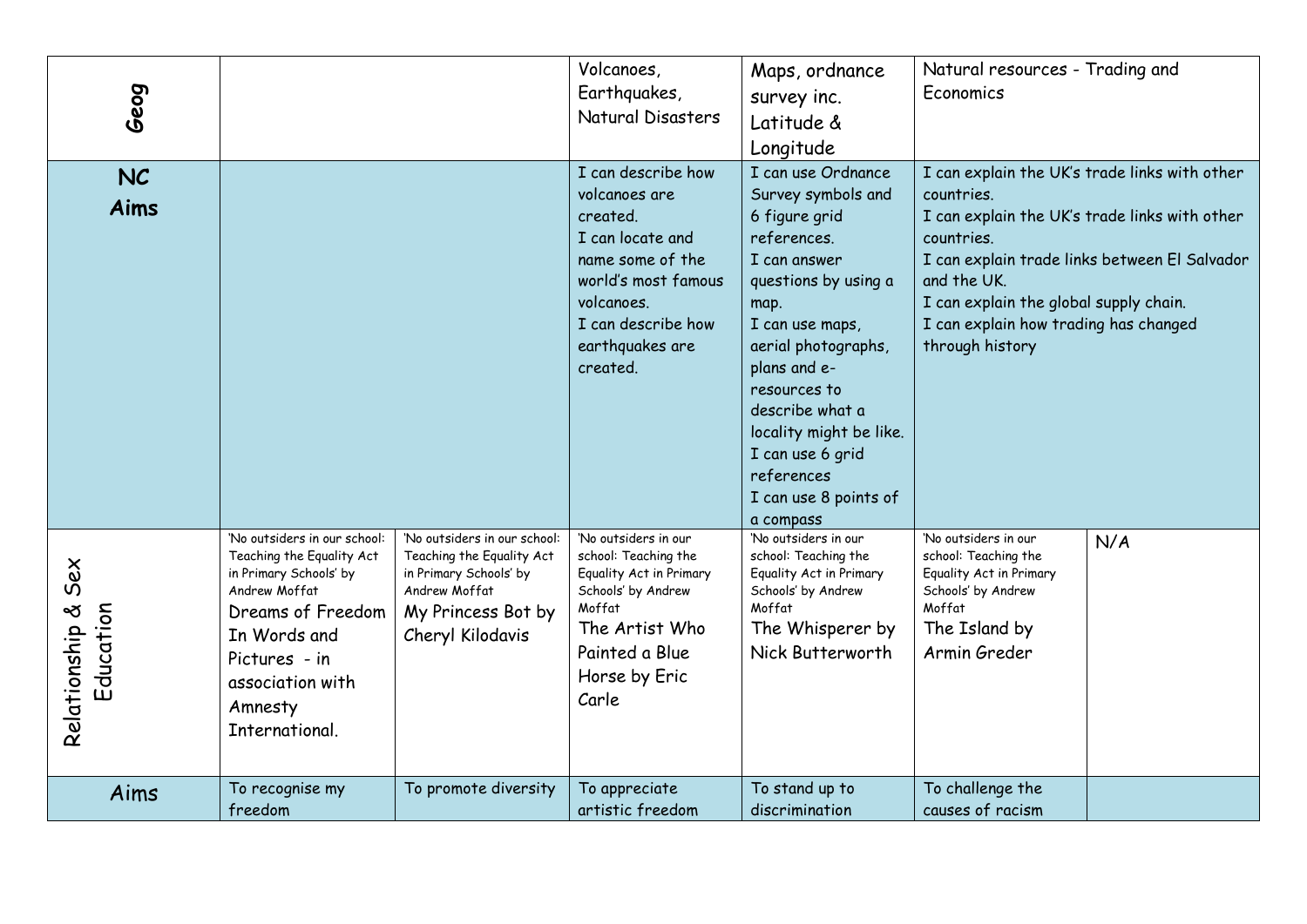| 巴          | Dance and Netball                                                                                                                                                                                                                                                                           | Rounders and<br>Cricket                                                                                                                                                                                                                                                                                                                                                                                                                                     | Athletics                                                                                                                                                                                                                                                                                                                                                                                                                                      |                               |
|------------|---------------------------------------------------------------------------------------------------------------------------------------------------------------------------------------------------------------------------------------------------------------------------------------------|-------------------------------------------------------------------------------------------------------------------------------------------------------------------------------------------------------------------------------------------------------------------------------------------------------------------------------------------------------------------------------------------------------------------------------------------------------------|------------------------------------------------------------------------------------------------------------------------------------------------------------------------------------------------------------------------------------------------------------------------------------------------------------------------------------------------------------------------------------------------------------------------------------------------|-------------------------------|
| NC<br>Aims | Dance<br>I can develop sequences in a specific style.<br>I can choose my own music and style.<br><b>Netball</b><br>I can play to agreed rules.<br>I can explain rules.<br>I can umpire.<br>I can make a team and communicate plan.<br>I can lead others in a game situation.                | Tag Rugby<br>I can play to agreed rules.<br>I can explain rules.<br>I can umpire.<br>I can make a team and communicate plan.<br>I can lead others in a game situation.<br><b>Gymnastics</b><br>I can combine my own work with that of<br>others.<br>I can link sequences to specific timings.<br>Outdoor and adventurous<br>I can plan a route and a series of clues for<br>someone else.<br>I can plan with others taking account of<br>safety and danger. | I can play to agreed<br>rules.<br>I can explain rules.<br>I can umpire.<br>I can make a team<br>and communicate<br>plan.<br>I can lead others in a<br>game situation.                                                                                                                                                                                                                                                                          | I can demonstrate<br>stamina. |
| <b>E</b>   | Wildlife Birds                                                                                                                                                                                                                                                                              | The Seaside                                                                                                                                                                                                                                                                                                                                                                                                                                                 | North America                                                                                                                                                                                                                                                                                                                                                                                                                                  |                               |
| NC<br>Aims | I can draw details carefully<br>I can draw details carefully.<br>I can use my sketchbook.<br>I can print.<br>I can sculpt clay.<br>I can make a 3D model.<br>I can tell you about the artist Brancusi.<br>I can finish a 3D model.<br>I can tell you about the designer Richard<br>Sweeney. | I can draw details carefully<br>I can use my sketchbook.<br>I can draw a shell using colour.<br>I can name some of Alfred Wallis's artwork.<br>I can describe facts about Alfred Wallis's<br>life and work.<br>I can print.<br>I can weave with plastic.<br>I can make a lantern<br>I can finish a lantern.<br>I can describe facts about Hokusai's life and<br>work.<br>I can name some of Hokusai's artwork.                                              | I can tell you about the artist John Singer<br>Sargent.<br>I can finish a drawing<br>I can make a landscape collage<br>I can tell you about the photographer Ansel<br>Adams.<br>I can tell you about the artist Helen<br>Frankenthaler<br>I can paint an abstract picture.<br>I can build a toy house.<br>I can tell you about the architect Frank<br>Lloyd Wright.<br>I can use my sketchbook.<br>I can tell you about the artist Jean-Michel |                               |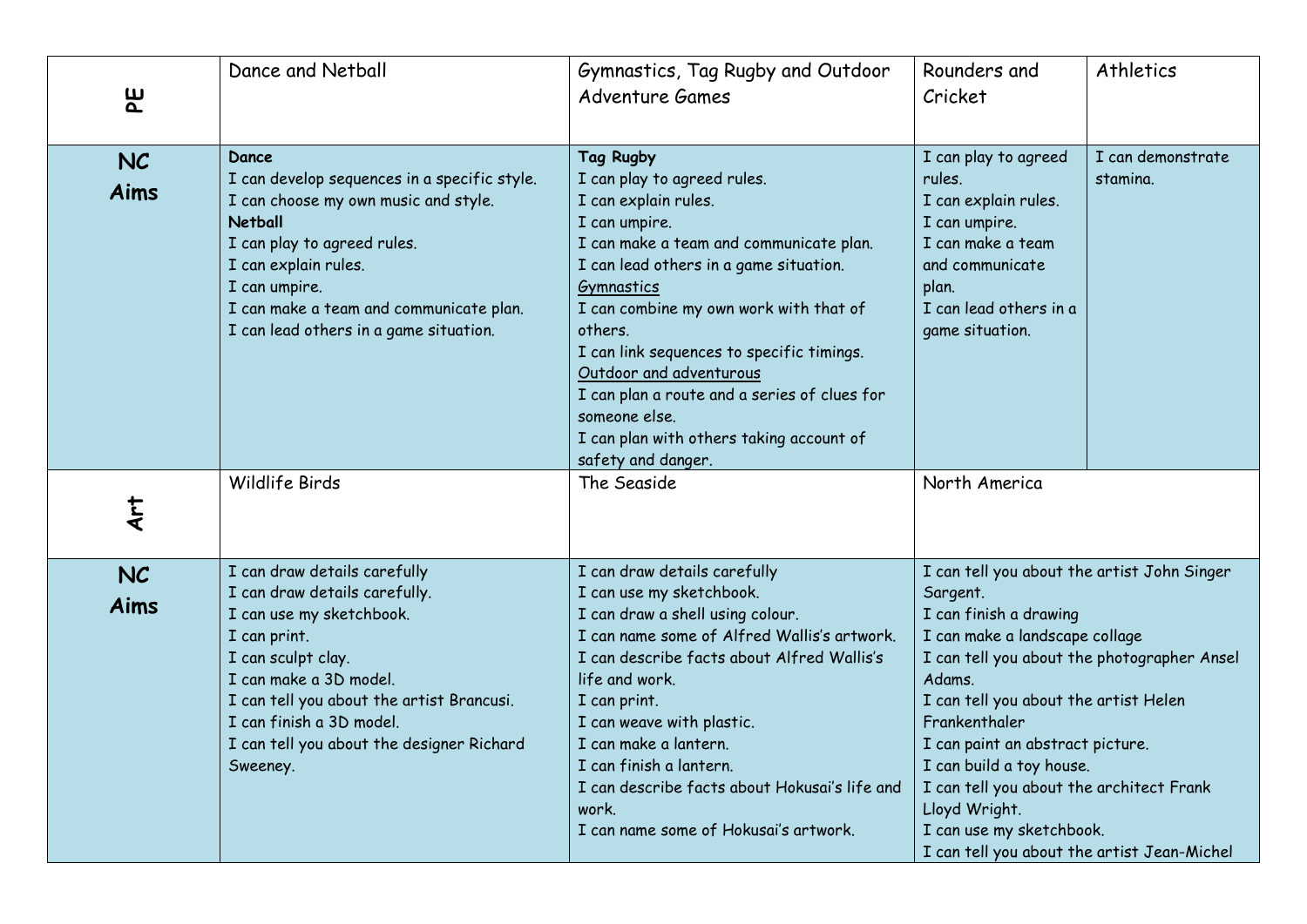| <u>ኤ</u>   | Programming Adventures                                                                                                                                                                                                                                                                                    | Super Seasonal Cooking                                                                                                                                                                                                                                                                                                                                                                                                                                                                                                                                                                                                                                                                                                    | Basquiat<br>I can tell you about the artist Mary Cassatt<br>I can make a 'reading' picture.<br>Automata Animals                                                                                                                                                                                                                                                                                                                                   |  |
|------------|-----------------------------------------------------------------------------------------------------------------------------------------------------------------------------------------------------------------------------------------------------------------------------------------------------------|---------------------------------------------------------------------------------------------------------------------------------------------------------------------------------------------------------------------------------------------------------------------------------------------------------------------------------------------------------------------------------------------------------------------------------------------------------------------------------------------------------------------------------------------------------------------------------------------------------------------------------------------------------------------------------------------------------------------------|---------------------------------------------------------------------------------------------------------------------------------------------------------------------------------------------------------------------------------------------------------------------------------------------------------------------------------------------------------------------------------------------------------------------------------------------------|--|
| NC<br>Aims | I can program and control floor robots.<br>I can generate and develop ideas through<br>discussion.<br>I can research a range of materials.<br>I can plan an adventure map.<br>I can use appropriate materials based on<br>research.<br>I can monitor a floor robot.<br>I can evaluate a finished product. | I can explain what seasonality means and<br>know when different fruit and vegetables<br>are in season in the UK.<br>I can explain where, when and how a variety<br>of ingredients are reared, caught and<br>processed.<br>I can taste and evaluate seasonal foods and<br>recognise that sometimes we need to try a<br>new food a few times to find if we like it.<br>I can explain the importance of protein as a<br>proportion of a healthy, varied diet.<br>I can work as a group to generate, evaluate<br>and refine recipe ideas.<br>I can take feedback and improve my designs.<br>I can explain how to correctly store and<br>handle meat and fish.<br>I can prepare, cook and evaluate a healthy<br>seasonal meal. | I can research ideas about different animals<br>to inform my design.<br>I can explain how simple cam mechanisms<br>work.<br>I can select materials according to their<br>functional properties.<br>I can use research and develop design<br>criteria to inform my design.<br>I can build a framework, accurately using a<br>wider range of tools and equipment.<br>I can evaluate my product.<br>I can understand and use a mechanical<br>system. |  |
| Music      | I'll be there - Charanga                                                                                                                                                                                                                                                                                  |                                                                                                                                                                                                                                                                                                                                                                                                                                                                                                                                                                                                                                                                                                                           |                                                                                                                                                                                                                                                                                                                                                                                                                                                   |  |
| NC<br>Aims | Performing<br>Can they sing a harmony part<br>confidently and accurately?<br>Can they perform parts from<br>memory?<br>Can they perform using notations?<br>Can they take the lead in a<br>performance?                                                                                                   | <b>Composing (incl notation)</b><br>Can they use a variety of different<br>musical devices in their compositions<br>with an awareness of timbre and<br>duration? (incl melody, rhythms and<br>chords)<br>Do they recognise that different forms<br>of notation serve different purposes?                                                                                                                                                                                                                                                                                                                                                                                                                                  | Appraising<br>Can they refine and improve their<br>work?<br>Can they evaluate how the venue,<br>occasion and purpose affects the way a<br>piece of music is created?<br>Can they analyse features within<br>different pieces of music, using the                                                                                                                                                                                                  |  |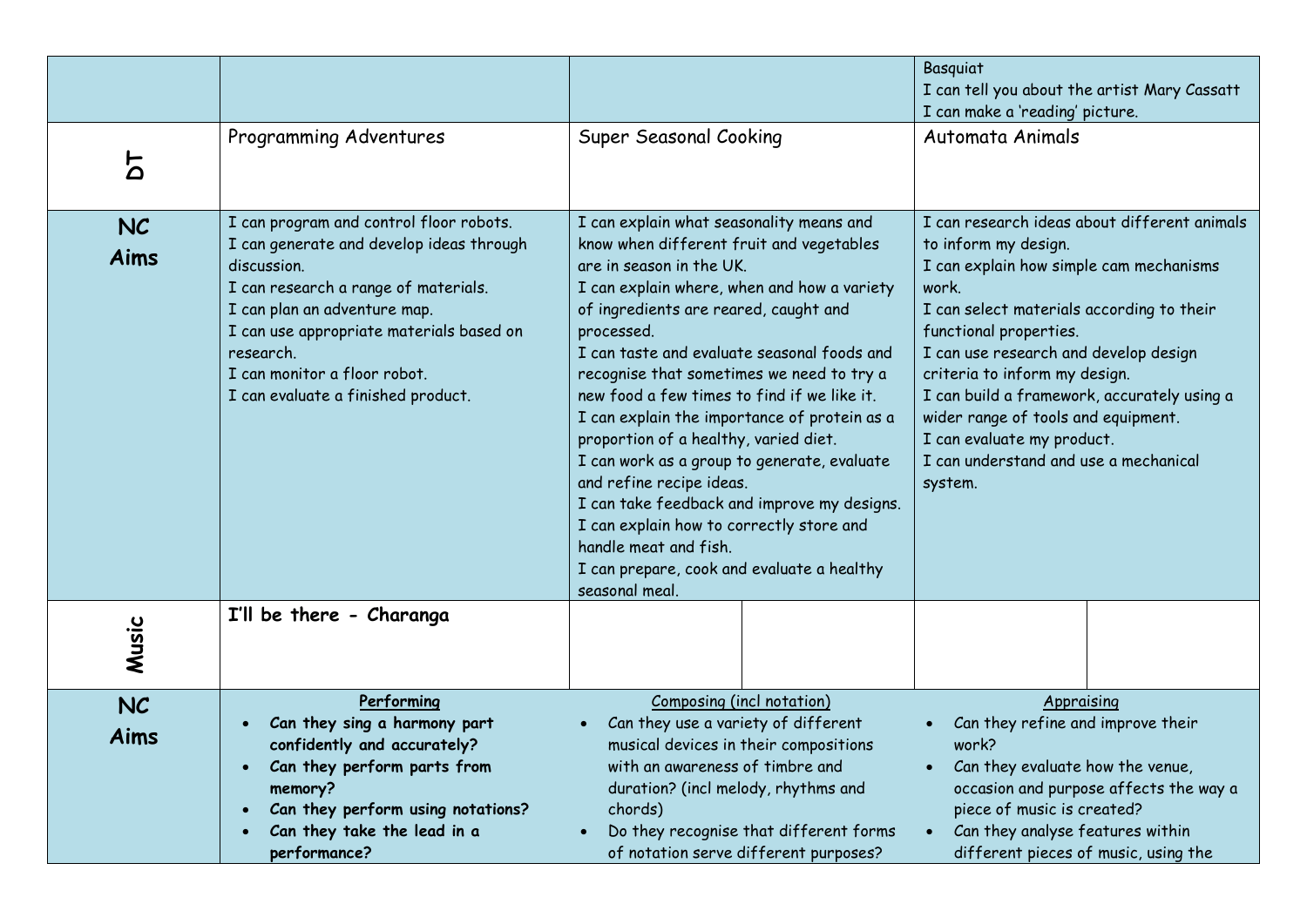|                   | Can they take on a solo part?<br>$\bullet$<br>Can they provide rhythmic support?<br>Can they perform with controlled<br>breathing and skilful playing?                                                                                                                                                                                                                                                                                                                                                                                                                                                                                                                                                                                                                                                                                                                                                                                                                                                                                                                                                                                                                                                                                                                                                                                                                                                                                                                                                                                                                                                                                                                                                                                                                                                                                                                                                                                                                                                                                                                                             | Can they use different forms of<br>$\bullet$<br>notation, incl standard notation?<br>Can they combine groups of beats?<br>$\bullet$ | interrelated dimensions of music?<br>• Can they compare and contrast the<br>impact that different composers from<br>different times will have had on the<br>people of the time, including use of<br>lyrics? |  |  |
|-------------------|----------------------------------------------------------------------------------------------------------------------------------------------------------------------------------------------------------------------------------------------------------------------------------------------------------------------------------------------------------------------------------------------------------------------------------------------------------------------------------------------------------------------------------------------------------------------------------------------------------------------------------------------------------------------------------------------------------------------------------------------------------------------------------------------------------------------------------------------------------------------------------------------------------------------------------------------------------------------------------------------------------------------------------------------------------------------------------------------------------------------------------------------------------------------------------------------------------------------------------------------------------------------------------------------------------------------------------------------------------------------------------------------------------------------------------------------------------------------------------------------------------------------------------------------------------------------------------------------------------------------------------------------------------------------------------------------------------------------------------------------------------------------------------------------------------------------------------------------------------------------------------------------------------------------------------------------------------------------------------------------------------------------------------------------------------------------------------------------------|-------------------------------------------------------------------------------------------------------------------------------------|-------------------------------------------------------------------------------------------------------------------------------------------------------------------------------------------------------------|--|--|
| Computing         | E Safety<br>Coding<br>See also DT Programming Adventures                                                                                                                                                                                                                                                                                                                                                                                                                                                                                                                                                                                                                                                                                                                                                                                                                                                                                                                                                                                                                                                                                                                                                                                                                                                                                                                                                                                                                                                                                                                                                                                                                                                                                                                                                                                                                                                                                                                                                                                                                                           |                                                                                                                                     |                                                                                                                                                                                                             |  |  |
| <b>NC</b><br>Aims | Knowledge and understanding<br>I can discuss the positive and negative impact of the use of ICT in my own life, my friends and family.<br>I understand the potential risk of providing personal information online.<br>I recognise why people may publish content that is not accurate and understand the need to be critical evaluators of content.<br>I understand that some websites and/or pop-ups have commercial interests that may affect the way the information is presented.<br>I recognise the potential risks of using internet communication tools and understand how to minimise those risks (including scams and<br>phishing).<br>I understand that some material on the internet is copyrighted and may not be copied or downloaded.<br>I understand that some messages may be malicious and know how to deal with this.<br>I understand that online environments have security settings, which can be altered, to protect the user.<br>I understand the benefits of developing a 'nickname' for online use.<br>I understand that some malicious adults may use various techniques to make contact and elicit personal information.<br>I know that it is unsafe to arrange to meet unknown people online.<br>I know how to report any suspicions.<br>I understand I should not publish other people's pictures or tag them on the internet without permission.<br>I know that content put online is extremely difficult to remove.<br>I know what to do if I discover something malicious or inappropriate.<br><b>Skills</b><br>I follow the school's safer internet rules.<br>I can make safe choices about the use of technology.<br>I can use technology in ways which minimises risk. e.g. responsible use of online discussions, etc.<br>I can create strong passwords and manage them so that they remain strong.<br>I can independently, and with regard for e-safety, select and use appropriate communication tools to solve problems by collaborating and<br>communicating with others within and beyond school.<br>I can competently use the internet as a search tool. |                                                                                                                                     |                                                                                                                                                                                                             |  |  |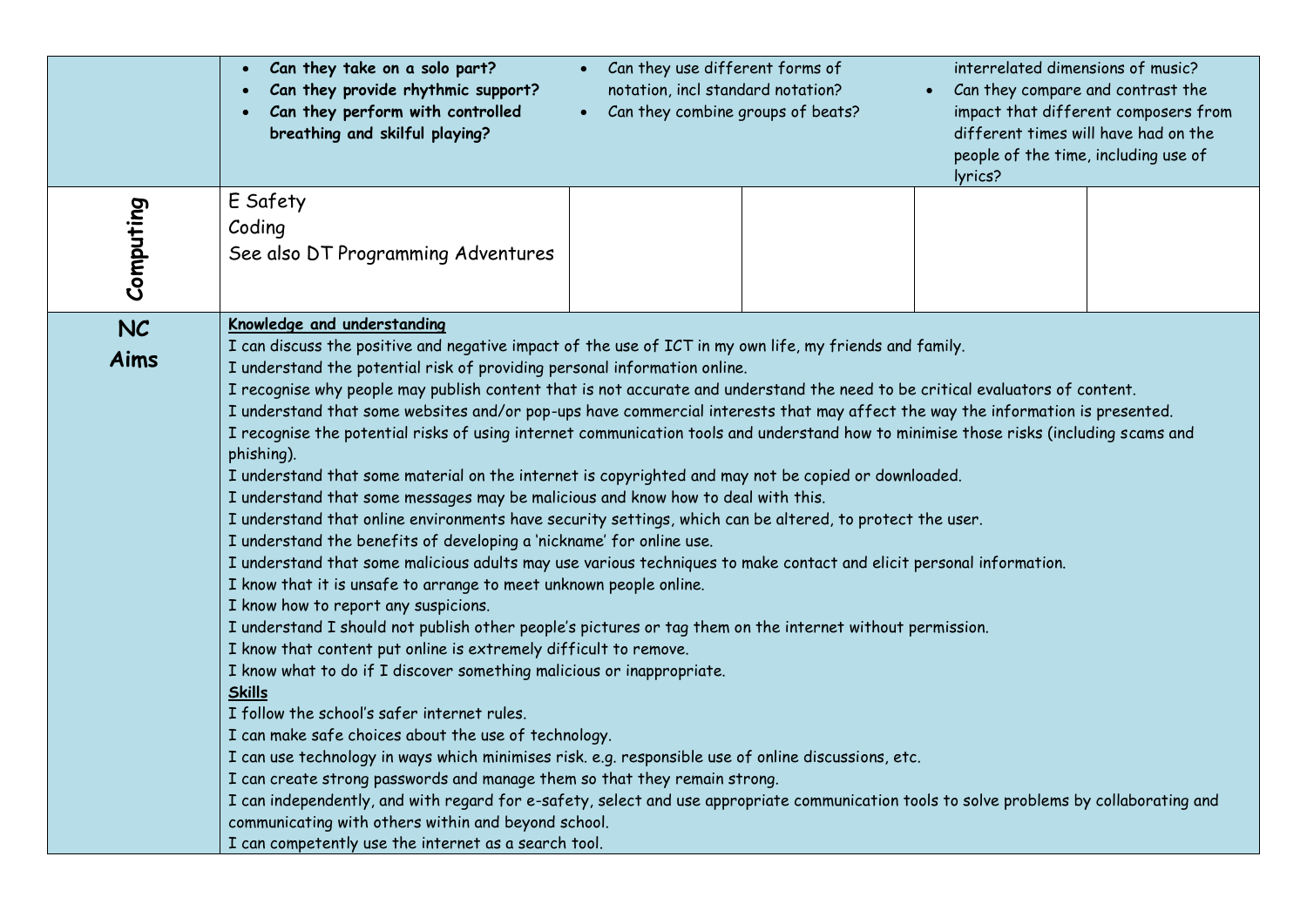| <b>MFL</b> | I can reference information sources.<br>support validation of information.<br><b>Hobbies</b>                                                                                                                                                                                                                                                                                                                                                                           | At the weekend                                                                                                                                                                                                                                      | Weather   | reading to check relevance of information, cross checking with different websites or other non ICT resources.<br>Ou vas-tu? | I can use appropriate strategies for finding, critically evaluating, validating and verifying information. e.g. using different keywords, skim<br>I can use knowledge of the meaning of different domain names and common website extensions (e.g. .co.uk; .com; .ac; .sch; .org; .gov; .net) to<br>My house | Describing my                      |
|------------|------------------------------------------------------------------------------------------------------------------------------------------------------------------------------------------------------------------------------------------------------------------------------------------------------------------------------------------------------------------------------------------------------------------------------------------------------------------------|-----------------------------------------------------------------------------------------------------------------------------------------------------------------------------------------------------------------------------------------------------|-----------|-----------------------------------------------------------------------------------------------------------------------------|--------------------------------------------------------------------------------------------------------------------------------------------------------------------------------------------------------------------------------------------------------------------------------------------------------------|------------------------------------|
|            | Que fais-tu?                                                                                                                                                                                                                                                                                                                                                                                                                                                           | Le week-end                                                                                                                                                                                                                                         | Les temps |                                                                                                                             | Dans ma chambre                                                                                                                                                                                                                                                                                              | bedroom<br>Le plan de ma<br>maison |
| <b>NC</b>  | <b>Listening and Responding</b>                                                                                                                                                                                                                                                                                                                                                                                                                                        |                                                                                                                                                                                                                                                     |           |                                                                                                                             |                                                                                                                                                                                                                                                                                                              |                                    |
| Aims       | Speaking<br>• Give a short talk including opinions<br>• Refer to recount experience or future plans<br>· Be able to give an extended response<br>• Be understood with little or no difficulty<br>Reading<br>• Note main points of a short text<br>• Use context to work out unfamiliar words<br>• Understand opinions of a short text<br>• Show confidence in reading aloud<br>Writing<br>• Write 3-4 simple sentences in a paragraph<br>· Substitute words in phrases | • Understand longer passages that offer opinions<br>• Begin to adapt single words and phrases showing an awareness of grammar<br>• Take part in conversations to seek and give information<br>• Use knowledge of grammar to enhance/ change meaning |           |                                                                                                                             |                                                                                                                                                                                                                                                                                                              |                                    |
|            | Cultural                                                                                                                                                                                                                                                                                                                                                                                                                                                               | · Give detailed accounts of customs, history, culture of country<br>• Describe some similarities and differences between here and country being studied                                                                                             |           |                                                                                                                             |                                                                                                                                                                                                                                                                                                              |                                    |